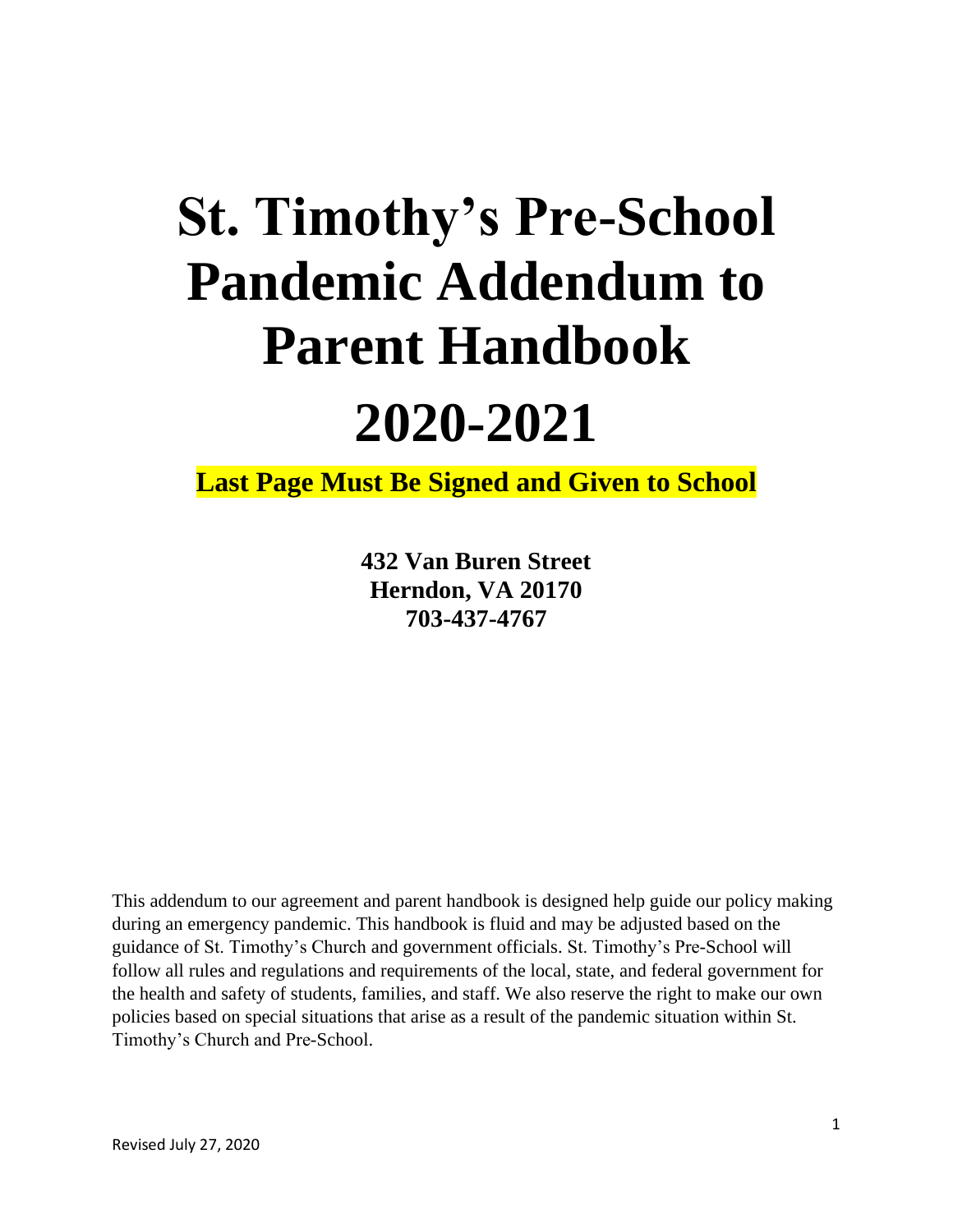#### **Dropping off and Picking up of Students**

Parents will drive up from Van Buren Street to the front door and remain in car for drop off and pick up of students. Parents are required to wear masks at time of dropping and picking up children. Children will have temperatures taken with touchless thermometer and will not be allowed to attend school if it is above 100.0 F. Teachers will then lead students into the school to wash hands before entering their classroom. At times staff may wait until a number of classmates are present before walking them down.

All parents will be required to complete a COVID-19 symptom survey each day about themselves, other household members and their child. Parents cannot have administered any fever reducing medications within the previous 24 hours. In addition, parents must report any positive or presumed positive COVID-19 cases in their household. They must also report any household contact with someone who has been diagnosed with COVID-19. Local health officials will help St. Timothy's Pre-School determine next steps if these situations come to pass.

| <b>CDC SYMPTOM SCREEN FOR COVID-19</b>                                        |  |  |
|-------------------------------------------------------------------------------|--|--|
| Most common symptoms include:                                                 |  |  |
| Fever                                                                         |  |  |
| Dry cough                                                                     |  |  |
| <b>Tiredness</b>                                                              |  |  |
| Less common symptoms:                                                         |  |  |
| Aches and pains                                                               |  |  |
| Sore throat                                                                   |  |  |
| Diarrhea                                                                      |  |  |
| Conjunctivitis or similar symptoms                                            |  |  |
| Headache                                                                      |  |  |
| Loss of taste or smell                                                        |  |  |
| A rash on skin, or discoloration of fingers or toes                           |  |  |
| Serious symptoms:                                                             |  |  |
| Difficulty breathing or shortness of breath                                   |  |  |
| Chest pain or pressure                                                        |  |  |
| Loss of speech or movement                                                    |  |  |
| On average it takes 5–6 days from when someone is infected with the virus for |  |  |
| symptoms to show, however it can take up to 14 days                           |  |  |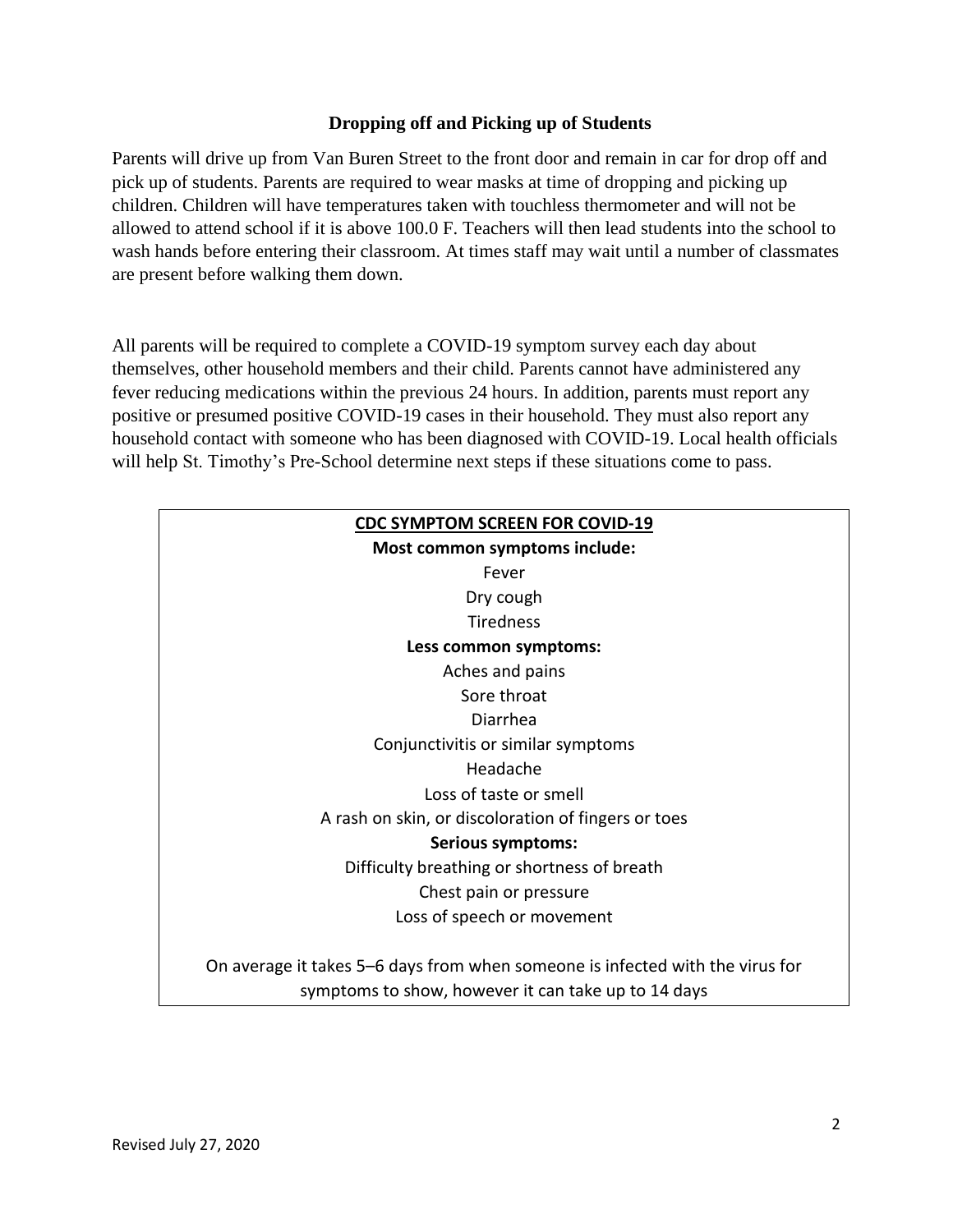Parents will not be permitted to enter the classrooms for drop off or pick up. If parents need to speak with directors/teachers, they should call our office at 703-437-4767 for guidance. Communication with staff should be done by email or phone correspondence as often as possible to allow social distancing. As always, administrative staff and teachers will be available to talk regularly in order to answer all questions and address the needs of the students in our care.

At this time we are restricting visitors. Parents will not be able to enter the classrooms for drop off or pickup. If a parent is asked to enter the school we ask that when in the building they wear a mask and respect the personal space of students and staff.

We are encouraging parents not to send anyone other than parents or consistent caregivers to drop off and pick up children. If someone other than the parent is dropping off or picking up, please inform them of the safety policies we have in place and make sure they understand the importance of complying because your child may be denied admittance to the school.

Pick up and drop off may be staggered to allow for necessary protocols for all classes. Hours of operation may change to allow proper staffing as staff availability during this unprecedented time may be intermittently limited.

#### **Student Supplies**

Students should arrive in clean clothing. Students should wear a clean mask to school each day. Please wash masks daily. Students should bring any items needed in a labeled tote bag Please make sure water bottles and lunch bags/boxes are labeled and sprayed or wiped down daily with antibacterial wipes. Please do not send in any personal toys, blankets or stuffed animals from home. Students' cubbies will be sanitized daily. Children will be supplied with individual supply buckets to further reduce the sharing of items.

#### **Classrooms**

The number of children allowed in each classroom will likely be fewer than usual and may be limited according to the guidance set forth by state licensing and state and federal guidelines. Each classroom of children will only interact with their classmates and teachers and administrative staff when necessary. Classes will not be intermingled on the playground.

We will attempt to keep the children distant from each other within classrooms, but we will not significantly compromise the emotional health of children to do so. We will minimize the time children stand in lines and have social distancing protocols in place during snack time. We recommend children wears masks, but we will not require it as it may be difficult for many children. All staff will be wearing masks or face shields when engaging with the children indoors and when unable to maintain physical distance.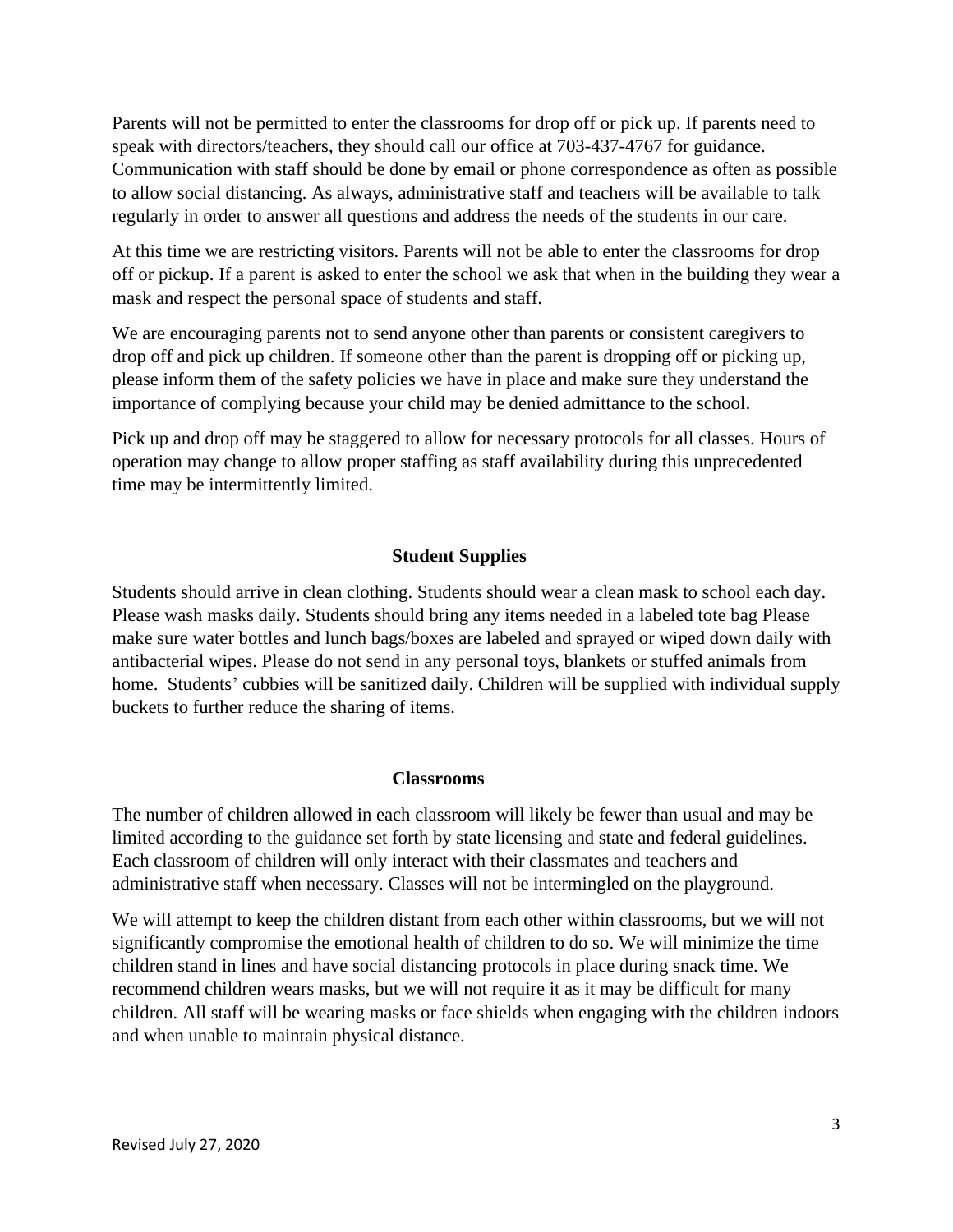#### **Toilet Training**

Students attending St. Timothy's must be toilet trained as social distancing recommendations and staffing limitations will generally prohibit our ability to help train children while at school. Students who repeatedly have accidents may be asked to withdraw from school until fully trained or until our school procedures return to normal operations.

#### **Support for Students with Behavioral or Developmental Concerns**

Due to limitations and government regulations, it is likely that we will not be permitted to allow outside support (such as child psychologists and FCPS Child Find teachers) for students in our classrooms. This may impact our ability to provide an appropriate educational environment for some students. We reserve right to withdraw students for whom our pandemic-adjusted environment is not appropriate or compromises the safety of other students or staff. If you have concerns about your child's needs, please contact the Director for more information.

#### **Illness Policy and Monitoring**

Students will have their temperatures checked daily at drop-off. Also, temperature checks may be conducted randomly throughout the day. Any student with a fever of more than 100 F must remain out of school for 72 hours after the fever has broken without any fever reducing medications. We will not allow a doctor's note for a child to return before the 72 hours threshold.

Any student showing any symptoms associated with COVID-19 or signs of a respiratory illness (i.e., coughing, wheezing, runny nose, shortness of breath, lethargy, etc.) will be sent home immediately. All families must be available to pick children up within 15 minutes if called. We reserve the right dismiss any sick child left in our care for longer than 15 minutes due to staffing concerns. Sick children will be kept in a separate room with an adult until the parents arrive. That room will be disinfected after each use.

Students with a cough and a fever will be required to be seen by a medical professional within 24 hours. The student must remain out of school for 7 days. Parents will be required to contact the school within 24 hours to inform the school what the illness might be.

If a doctor has cleared your child to attend sooner, the medical professional MUST in writing state "That the child (Name) was seen and was evaluated for (Illness) \_\_\_\_\_\_\_\_\_\_\_\_\_. The child does NOT have COVID-19 and is able to return to school without placing another child or adult at risk."

If the child or any household member or close contact is diagnosed with COVID-19, families must inform St. Timothy's via email or phone immediately. The child will be required to stay home for a minimum of 14 days and have a clearance note from the physician.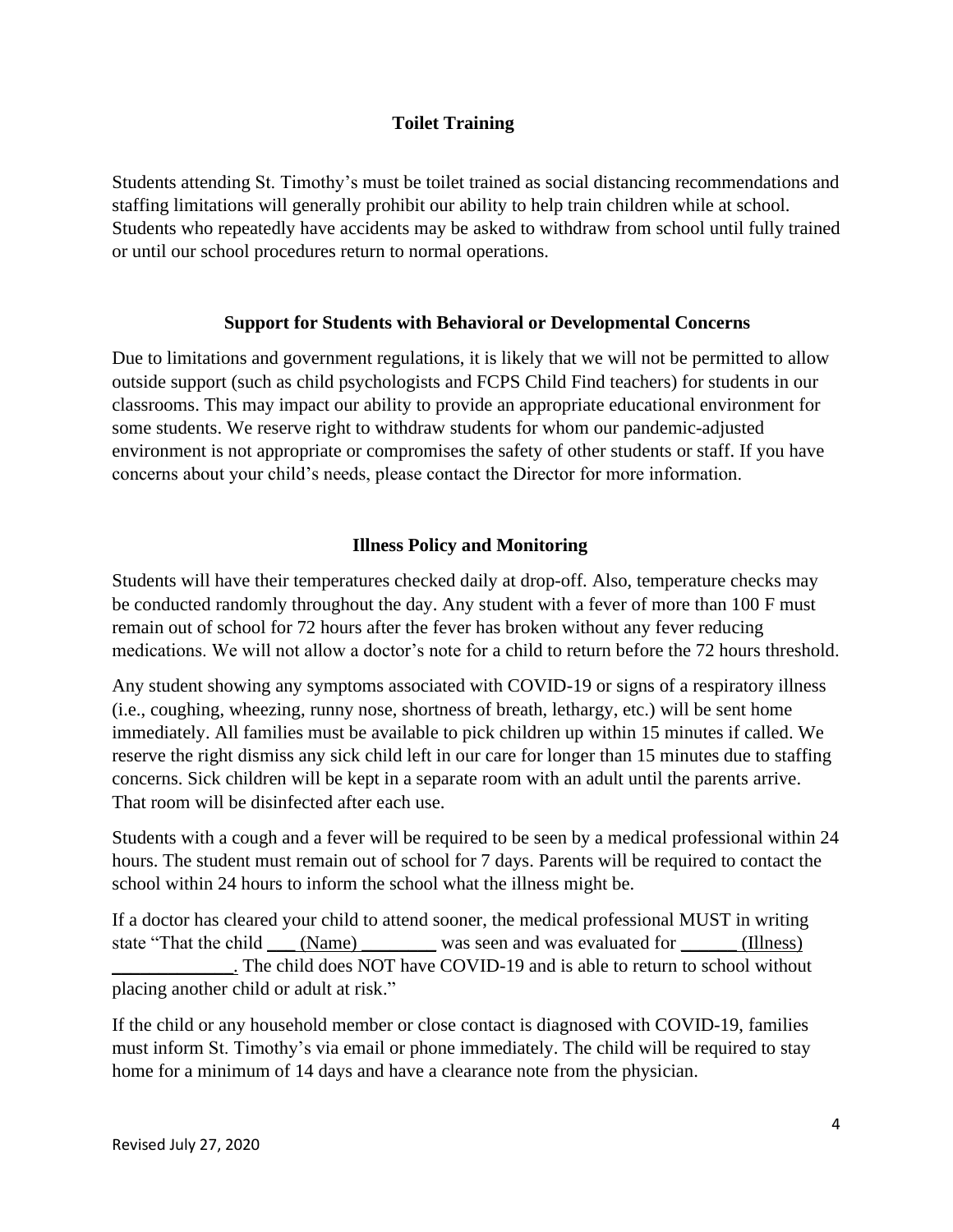We are required by Virginia DSS and the Virginia DOH to report any child, parent or staff member who becomes ill with COVID-19. If a staff member has a positive COVID-19 diagnosis, they will need to stay home for 14 days and we will inform all families immediately, as well. Staff members with any of the COVID-19 symptoms will not be allowed to work.

\*Parents will be required to notify the school if their child is to travel to a state or country that is deemed high risk. St. Timothy's Pre-School reserves the right to ask a child to stay home and quarantine after travel to a high risk area. During these times, refunds will not be issued and individual distance learning may not be possible. However, daily activities will be provided for the students.

## **Staying Healthy**

St. Timothy's Pre-School will take every precaution to keep your child safe and healthy. Consistent hand-washing and CDC-recommended protocols for cleaning will be followed. Students will be required to wash their hands several times throughout the day. This may cause a child's hands to become dry. We ask that you use lotion on your child's hands nightly to help keep the child's hands from becoming overly dry or chapped. St. Timothy's staff are not permitted to apply lotion to children's hands, per licensing requirements.

We need your help in keeping our students and staff healthy. It is the responsibility of the parents to be open and honest with staff about any illnesses the child or parent may be experiencing. If we find that this is not the case, students may be dismissed.

To the extent possible, we request that all families practice social distancing. For example, consider limiting your child's exposure by not going to public places such as playgrounds and group gatherings.

#### **Closing of the School**

It is possible that we may have to close St. Timothy's during this unprecedented time of pandemic. For example, the Virginia DOH may require us to close for additional cleaning if a child comes down with a cough and a fever during the school day. In addition, if a staff member, child or close contact of a staff member or child tests positive for COVID-19, we may have to close as well for some period of time. Also, if Fairfax County Public Schools close in response to increasing community spread of COVID-19, we will also close, possibly, with very limited notice. Please understand that we have no control over the guidance on closing that we receive from government and local agencies. We must comply with their requirements and policies, even though it may be inconvenient for our families. We ask for your patience during this challenging time.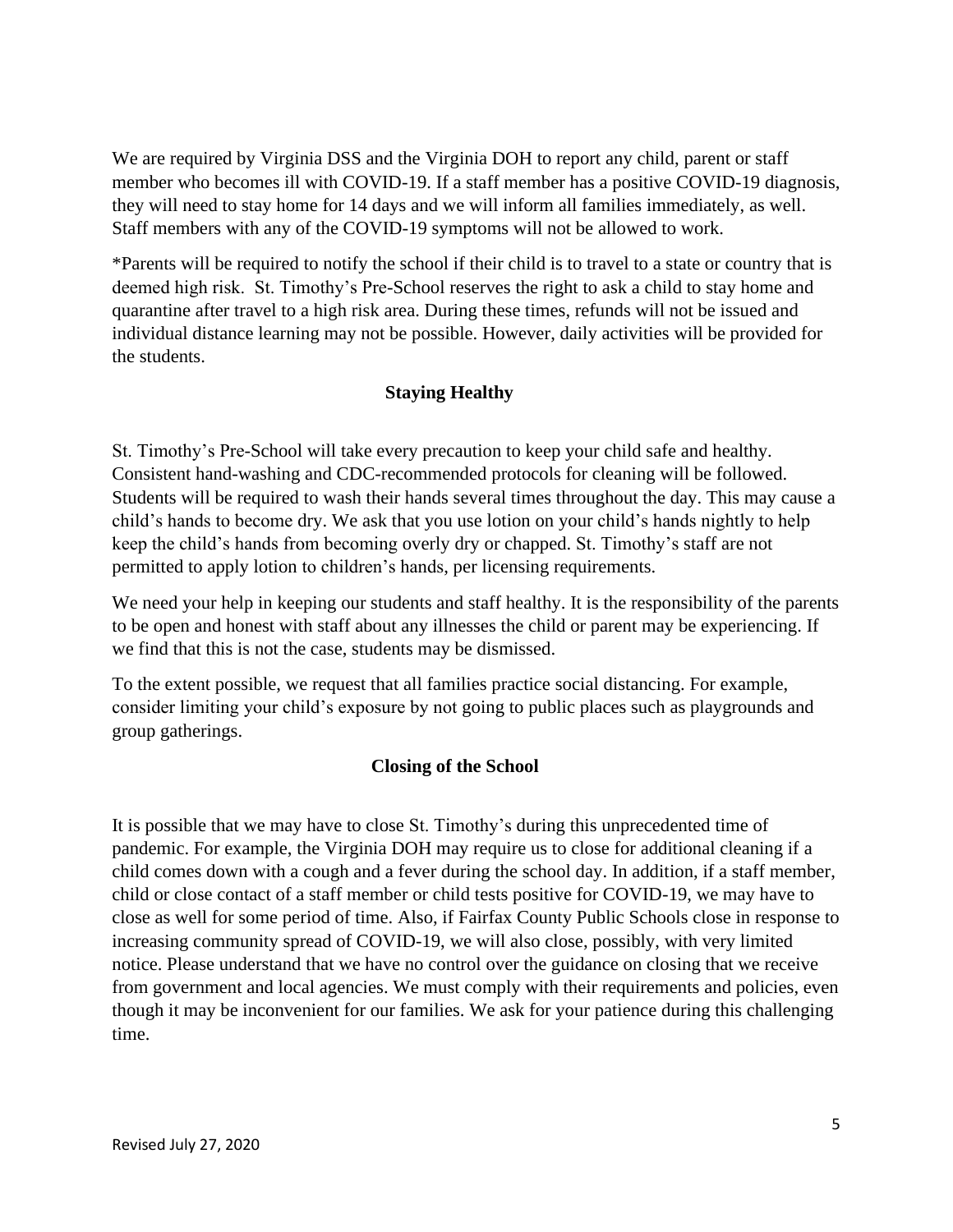#### **Tuition Payments during a Pandemic**

In any cases above, there will be no tuition reimbursement for the 14 day period in instances where classes and teachers are to quarantine. If an entire class and teacher is placed on a 14 day quarantine due to direct contact with child or teacher in class, there will be no tuition reimbursement and teacher will provide distance learning. If St. Timothy's Pre-School is forced to close due to COVID-19 or any other pandemic, tuition that has been paid for the current month will not be refunded. No further tuition payments will be due after that current month. Families may be offered the possibility of online learning at a reduced tuition payment for the following months.

#### **Waiver of Liability**

For the health and safety of our staff and families, there is a ZERO SYMPTOM POLICY in effect during the 2020-21 school year. This is not because we think every symptom is related to COVID-19, but mainly to limit the exposure of bodily fluids in our shared environment. If your child is sent home with symptoms of any illness, he/she may be required to stay home from school for up to 14 days, depending on their symptoms or diagnosis by a doctor. As always, all diagnoses of communicable diseases, including but not limited to COVID-19, must be reported to St. Timothy's administrative staff within 24 hours. A signed statement by a doctor will be required to return to school. This policy is to protect others participating in our school and their families.

Despite our best efforts, your child and family may be unintentionally exposed to COVID-19 during care. Therefore, families who choose to have their children attend the Pre-School, release St. Timothy's Pre-School, and its officers, directors, managers and employees, from any and all claims and liability arising in connection with exposure, infection, and/or spread of COVID-19 related to your child's attendance at St. Timothy's Pre-School and the use of St. Timothy's facilities..

Please be assured that we are doing all that we can to keep your child and our staff safe. Policies and procedures may be adjusted as needed, to increase safety and provide stability to your child's care and daily routines. Agreement with this contract stipulates that you will adhere to any and all policies of St. Timothy's Pre-School in place at any given time throughout the 2020-21 school year.

This addendum is **in addition** to our current handbook and does not prevent the Pre-School from implementing additional policies after your enrollment of your child... This document is to be signed and dated by the parent(s) or guardian(s). By bringing your child to St. Timothy's Pre-School under these terms effective September 1, 2020, you agree and acknowledge that you will comply with this Pandemic Addendum, with or without your signature.